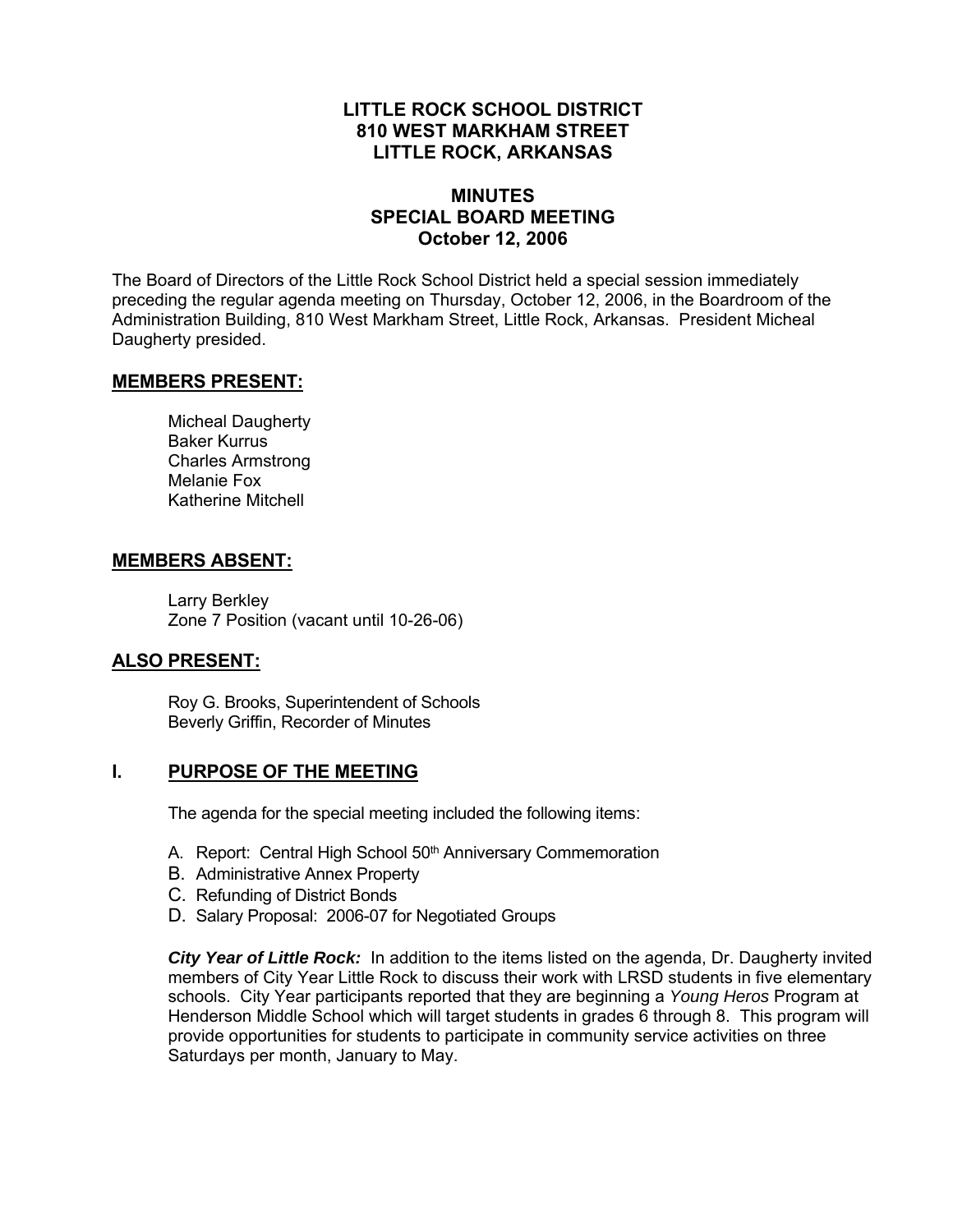## **II. ACTION AGENDA**

## A. Report: Central High School 50<sup>th</sup> Anniversary Commemoration

Board member Baker Kurrus requested an update on the planning of events for the September 2007 celebration of the anniversary of the Central High School Integration. The committee Co-Chairpersons were present, Mr. Virgil Miller and Ms. Nancy Rousseau. Mr. Miller reviewed a PowerPoint presentation which provided an overview of the activities which are planned over the course of the year leading up to September 2007. Complete information is provided through a link on the LRSD website or at www.arkansasglobecoming.com/

### **B. Administrative Annex Property**

Dr. Brooks provided information regarding a 1983 board resolution which declared the Administrative Annex building at 100 South Arch Street as surplus property. The building was used for office space and records storage since that time but was vacated last summer when district staff members were relocated to other existing office space.

The board authorized the administration to place this building on the market and an offer in the amount of \$785,000 was received from the Little Rock Housing Authority. The administration requested authorization to accept the offer by adoption of a resolution. Mr. Kurrus moved to approve the administration's recommendation; Ms. Fox seconded the motion. It **carried unanimously**.

### **C. Refunding of District Bonds**

The administration presented a resolution for the board to authorize refunding some of the district's bonds in order to realize a savings in interest rates paid. The money saved would provide funds that would be used to address immediate roofing needs at district school buildings. The current interest rates, which range from 5 to 5.5%, are projected to be in the 3.7 to 4.4% range. Mark McBryde and Carey Smith from Stephens, Inc. were present to respond to questions.

In addition, the board was asked to approve a resolution authorizing Stephens, Inc. to submit a bid in connection with this refunding. Ms. Fox moved to approve the resolutions as submitted, and Dr. Mitchell seconded the motion. Dr. Daugherty recused and left the room during the vote to avoid the appearance of a conflict of interest. The motion **carried 4-0**.

### **D. Salary Proposal: 2006-07 for Negotiated Groups**

The negotiations with affected employee groups were incomplete and the administration asked that they be removed from consideration at this time. Mr. Kurrus moved to table action on the remaining employee negotiated groups. Dr. Mitchell seconded the motion and it **carried unanimously**. This proposal will be placed on the agenda for the October 26<sup>th</sup> board meeting.